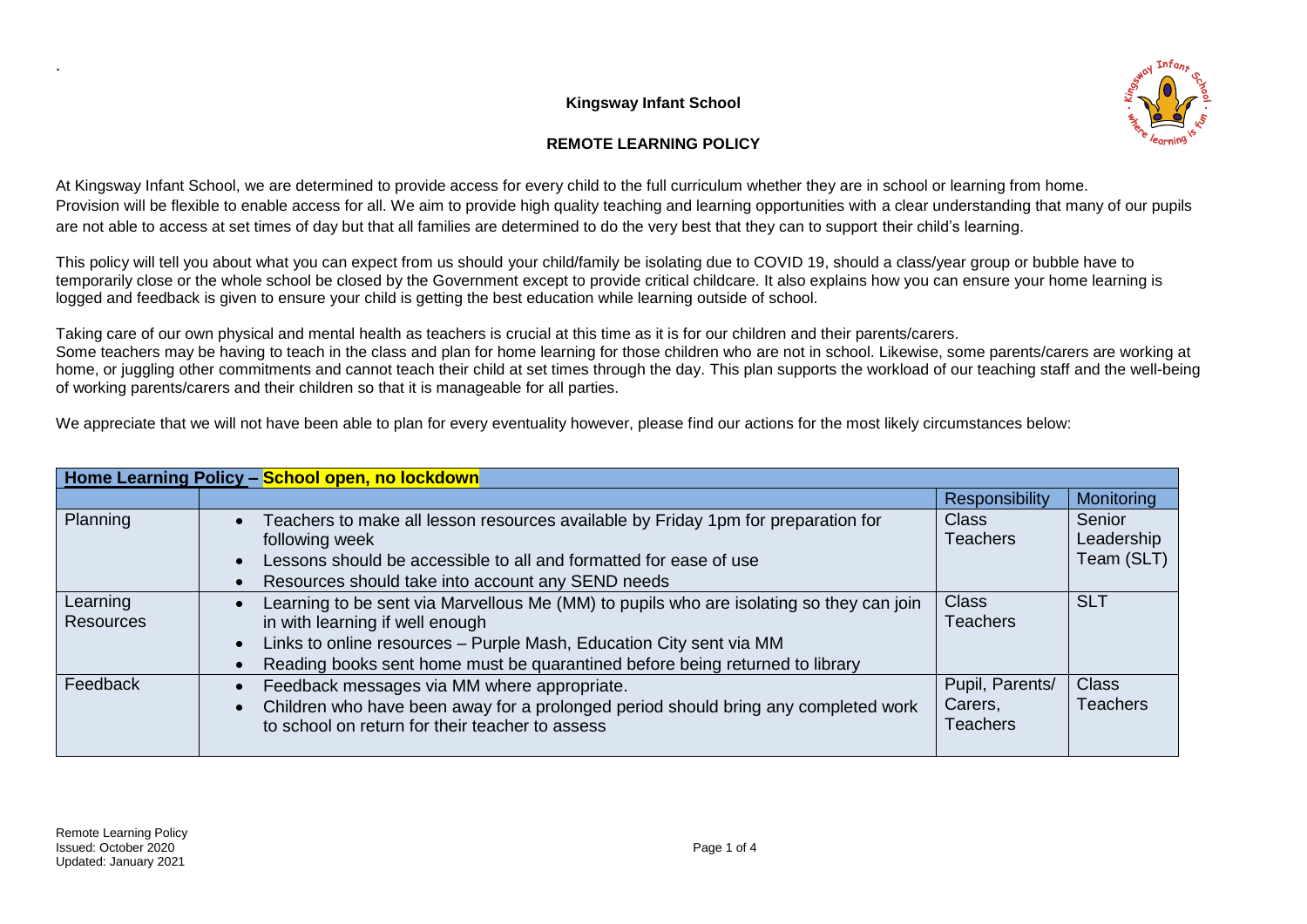| Lockdown Learning Policy - During partial or complete shutdown, due to COVID-19, these further protocols will be put into place. |                                                                                                                                                                                |                   |            |  |
|----------------------------------------------------------------------------------------------------------------------------------|--------------------------------------------------------------------------------------------------------------------------------------------------------------------------------|-------------------|------------|--|
| <b>Access to all</b>                                                                                                             | • Teachers are required to plan for the majority of lessons to be able to be carried out                                                                                       | <b>SLT</b>        | <b>SLT</b> |  |
|                                                                                                                                  | with limited access to digital devices                                                                                                                                         |                   |            |  |
|                                                                                                                                  | The Government has not allocated devices below Year 3 and it is recognised that<br>$\bullet$                                                                                   | <b>Class</b>      |            |  |
|                                                                                                                                  | learning opportunities should be creative, exciting and not screen based for the majority                                                                                      | <b>Teachers</b>   |            |  |
|                                                                                                                                  | of lessons                                                                                                                                                                     |                   |            |  |
|                                                                                                                                  | Where digital devices are needed, lessons/teaching clips will be recorded so that pupils<br>$\bullet$                                                                          |                   |            |  |
|                                                                                                                                  | can access at a time suitable for the family.                                                                                                                                  |                   |            |  |
|                                                                                                                                  | To reduce the pressure on broadband, need for devices and the senses, the majority of                                                                                          |                   |            |  |
|                                                                                                                                  | tasks should not be 'on screen'                                                                                                                                                |                   |            |  |
|                                                                                                                                  | Teachers should consider using familiar and accessible resources when modelling a<br>skill such as pasta pieces for maths counting etc.                                        | Mrs Cuddy/        |            |  |
|                                                                                                                                  | Printed copies can be requested from the office with good notice                                                                                                               | <b>Mrs Pither</b> |            |  |
| <b>Planning</b>                                                                                                                  | Should a class, year group or the whole school be sent home, some adjustments will be made                                                                                     | <b>Class</b>      | <b>SLT</b> |  |
|                                                                                                                                  | to the home-learning provision.                                                                                                                                                | <b>Teachers</b>   |            |  |
| <b>Activities are</b>                                                                                                            |                                                                                                                                                                                |                   |            |  |
| based on                                                                                                                         | Staff should be planning for three hours learning content per day (this is not the same as 15                                                                                  |                   |            |  |
| research                                                                                                                         | hours camera facing teaching.) This may take a number of forms, such as:                                                                                                       |                   |            |  |
| evidence                                                                                                                         | <b>Lesson PowerPoints</b>                                                                                                                                                      |                   |            |  |
| recommended                                                                                                                      | Short, pre-recorded instructional videos                                                                                                                                       |                   |            |  |
| by the                                                                                                                           | Quizzes<br>$\bullet$                                                                                                                                                           |                   |            |  |
| <b>Department for</b>                                                                                                            | Research projects<br>$\bullet$                                                                                                                                                 |                   |            |  |
| <b>Education.</b>                                                                                                                | Self-guided experiments and activities                                                                                                                                         |                   |            |  |
|                                                                                                                                  | Practise of skills such as calculation, spellings, reading, comprehensions<br>$\bullet$                                                                                        |                   |            |  |
|                                                                                                                                  | Child initiated learning and free exploration<br>$\bullet$                                                                                                                     |                   |            |  |
|                                                                                                                                  | Daily reading                                                                                                                                                                  |                   |            |  |
|                                                                                                                                  | Daily phonics                                                                                                                                                                  |                   |            |  |
|                                                                                                                                  | Daily writing                                                                                                                                                                  |                   |            |  |
|                                                                                                                                  | See School Website/Home Learning for full list for each class<br>$\bullet$                                                                                                     |                   |            |  |
|                                                                                                                                  |                                                                                                                                                                                |                   |            |  |
|                                                                                                                                  | All learning tasks will be delivered via our school website links, Marvellous Me, Purple<br>Mash or Google Classroom platform. Links may be used to other channels and sources |                   |            |  |
|                                                                                                                                  | such as Oak Academy, YouTube and BBC Bitesize etc.                                                                                                                             |                   |            |  |
|                                                                                                                                  | When planning, teachers should consider resources that can easily and legally be shared                                                                                        |                   |            |  |
|                                                                                                                                  | online. If using resources from a scheme, make sure they can be shared before posting. Not all                                                                                 |                   |            |  |
|                                                                                                                                  | of our schemes give permission to use their material online.                                                                                                                   |                   |            |  |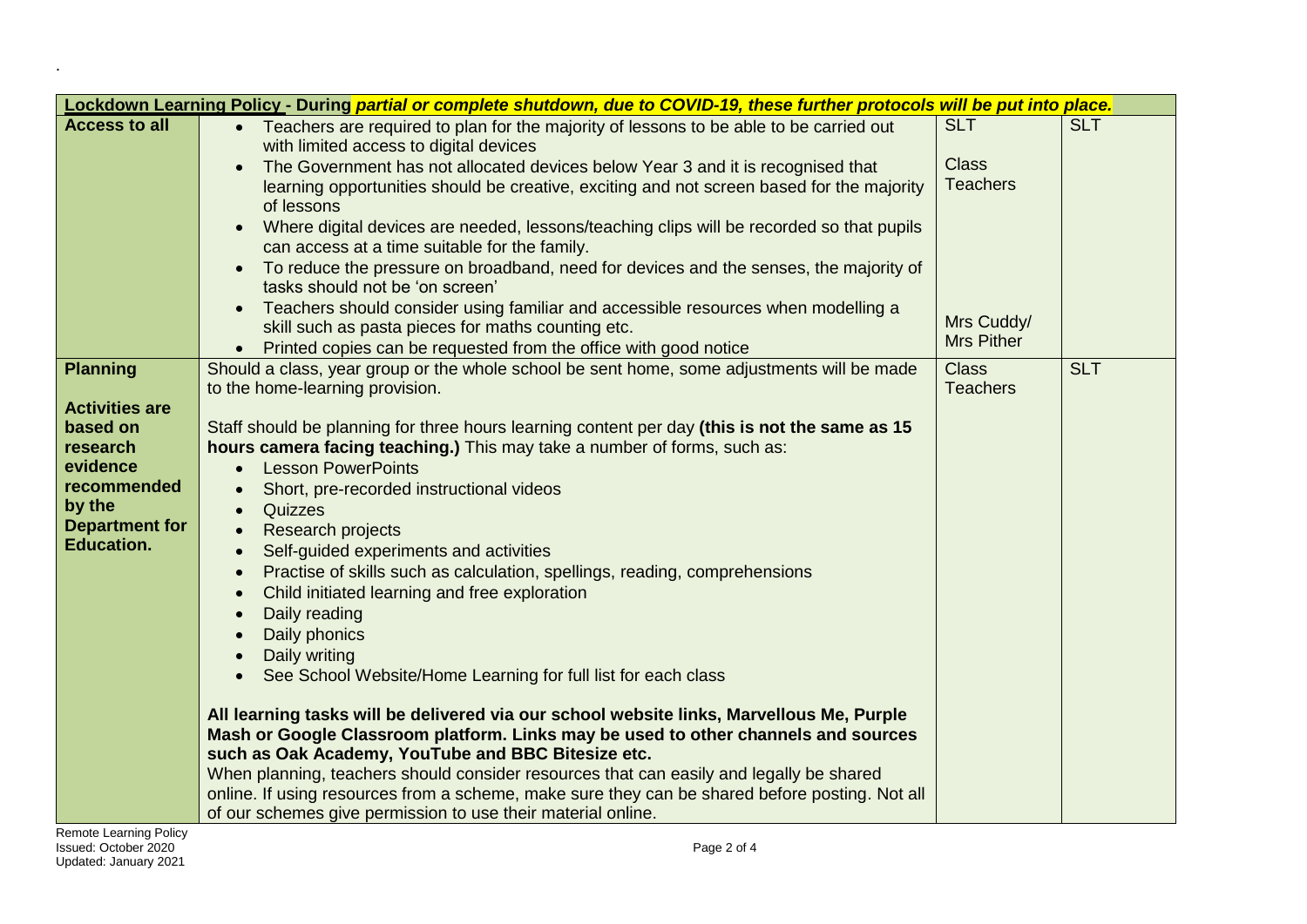| <b>Feedback</b>                 | The work set allows parents/carers and children to complete the work in their own time.<br>Any work set on Purple Mash should be completed within the working week that it is set and<br>submitted to the teacher on line. We ask that any completed written work be sent to the class<br>teacher to assess via the class email. Teachers will provide feedback on work completed via<br>Marvellous Me within a reasonable turnaround (a week from submission date but can be<br>sooner). Please send scanned work or photos of amazing learning to:<br>Green@kingsway.herts.sch.uk<br>Yellow@kingsway.herts.sch.uk<br>Blue@kingsway.herts.sch.uk<br>Purple@kingsway.herts.sch.uk<br>Red@kingsway.herts.sch.uk<br>Orange@kingsway.herts.sch.uk                                                                                                                                                                                                                                                                                                                                                                                                                                                        | <b>Class</b><br><b>Teachers</b> | <b>SLT</b> |
|---------------------------------|-------------------------------------------------------------------------------------------------------------------------------------------------------------------------------------------------------------------------------------------------------------------------------------------------------------------------------------------------------------------------------------------------------------------------------------------------------------------------------------------------------------------------------------------------------------------------------------------------------------------------------------------------------------------------------------------------------------------------------------------------------------------------------------------------------------------------------------------------------------------------------------------------------------------------------------------------------------------------------------------------------------------------------------------------------------------------------------------------------------------------------------------------------------------------------------------------------|---------------------------------|------------|
| <b>Video</b><br><b>Teaching</b> | 'Live' video lessons will not take place for a variety of well thought out reasons, and there is no<br>evidence that they are more effective than recorded content. Ofsted have said that, 'Because<br>evidence suggests that concentration online is shorter than the length of a typical<br>lesson, filming a classroom lesson may be ineffective.' January 2021. Ofsted have also<br>made it clear that live lessons are not the 'gold standard,' so the methods that we are using are<br>those recommended by Ofsted and the Department for Education via the Education<br><b>Endowment Fund Research.</b><br>Some lessons may require a pre-recorded introduction, these can be shared among the<br>year group<br>When video recording, teachers must ensure that they record against a neutral<br>$\bullet$<br>background and no personal or inappropriate material appears<br>Live lessons cause difficulty for the teachers who are running classes in school with Key<br>Worker and Vulnerable pupils, as they cannot do both<br>Faces are not always required in videos. This means that a teacher may record their<br>$\bullet$<br>hands modelling a maths method but not face the camera. | <b>Class</b><br><b>Teachers</b> | <b>SLT</b> |
| <b>Subject Leads</b>            | Subject leaders should be prepared to support staff delivering their subjects online<br>$\bullet$<br>Subject leaders will need to prepare a range of resources to assist with this                                                                                                                                                                                                                                                                                                                                                                                                                                                                                                                                                                                                                                                                                                                                                                                                                                                                                                                                                                                                                    | Subject<br><b>Leaders</b>       | <b>SLT</b> |
| <b>SEND</b>                     | Teachers will need to make sure that plans include provision. All pupils, teachers and<br>$\bullet$<br>parents/carers should bear in mind that scaffolding a task (providing extra support or<br>guidance materials to allow a pupil to access a task) can be better than just<br>'differentiated' tasks and activities. Teachers and parents/carers should liaise with<br>SENCO/Miss Byrne where necessary.                                                                                                                                                                                                                                                                                                                                                                                                                                                                                                                                                                                                                                                                                                                                                                                          | <b>Teachers</b>                 | Miss Byrne |